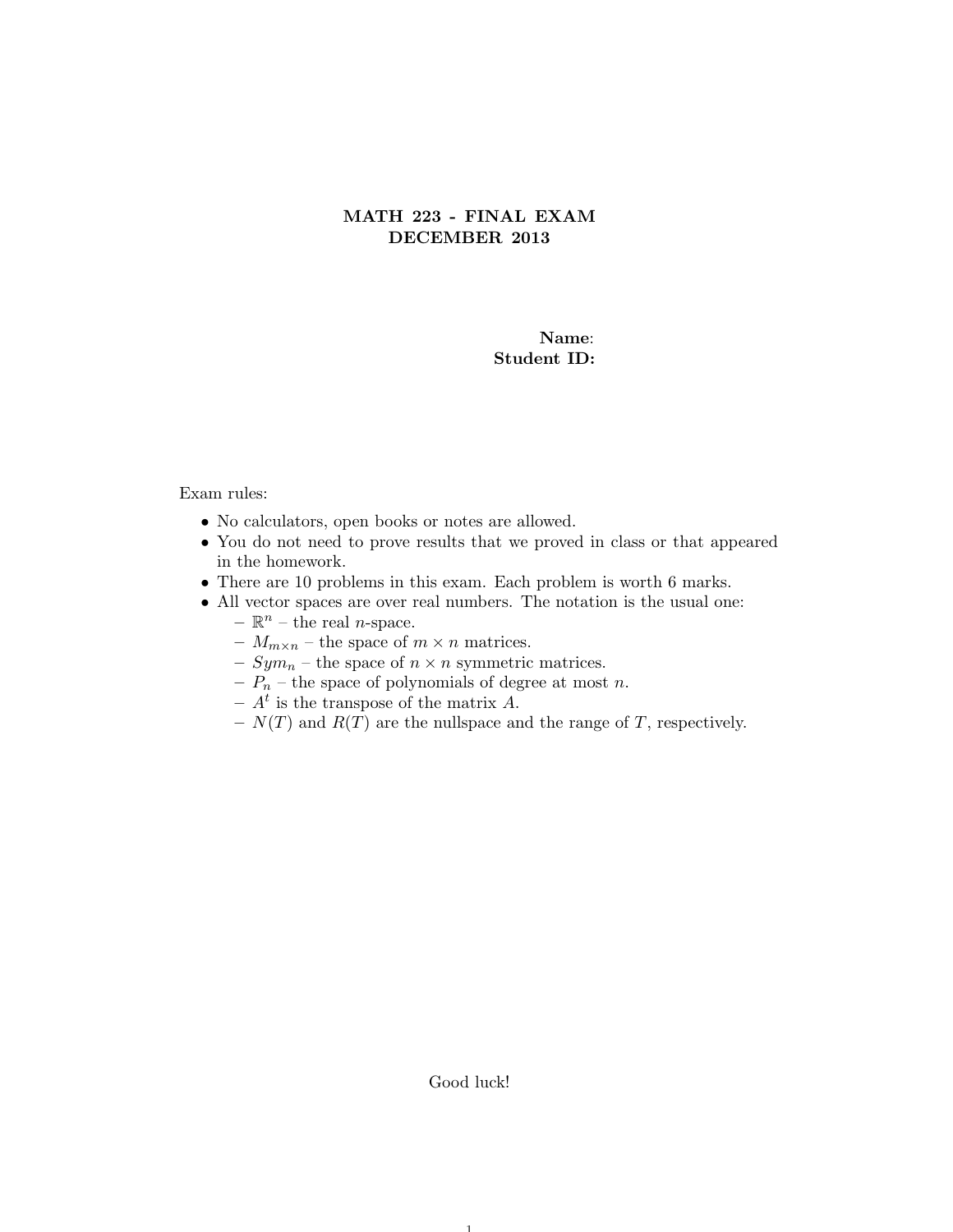PROBLEM 1. Consider the system of linear equations  $A\vec{x} = \vec{b}$ , where

$$
A = \begin{bmatrix} 1 & 1 & -1 \\ -1 & c & 2 \\ 1 & 2 & c \end{bmatrix}, \quad \vec{b} = \begin{bmatrix} 2 \\ 0 \\ 0 \end{bmatrix}.
$$

Find all values of  $\boldsymbol{c}$  such that the system

(1)has no solution;

(2)has a unique solution;

(3)has infinitely many solutions.

In the last case when there are infinitely many solutions, find all these solutions.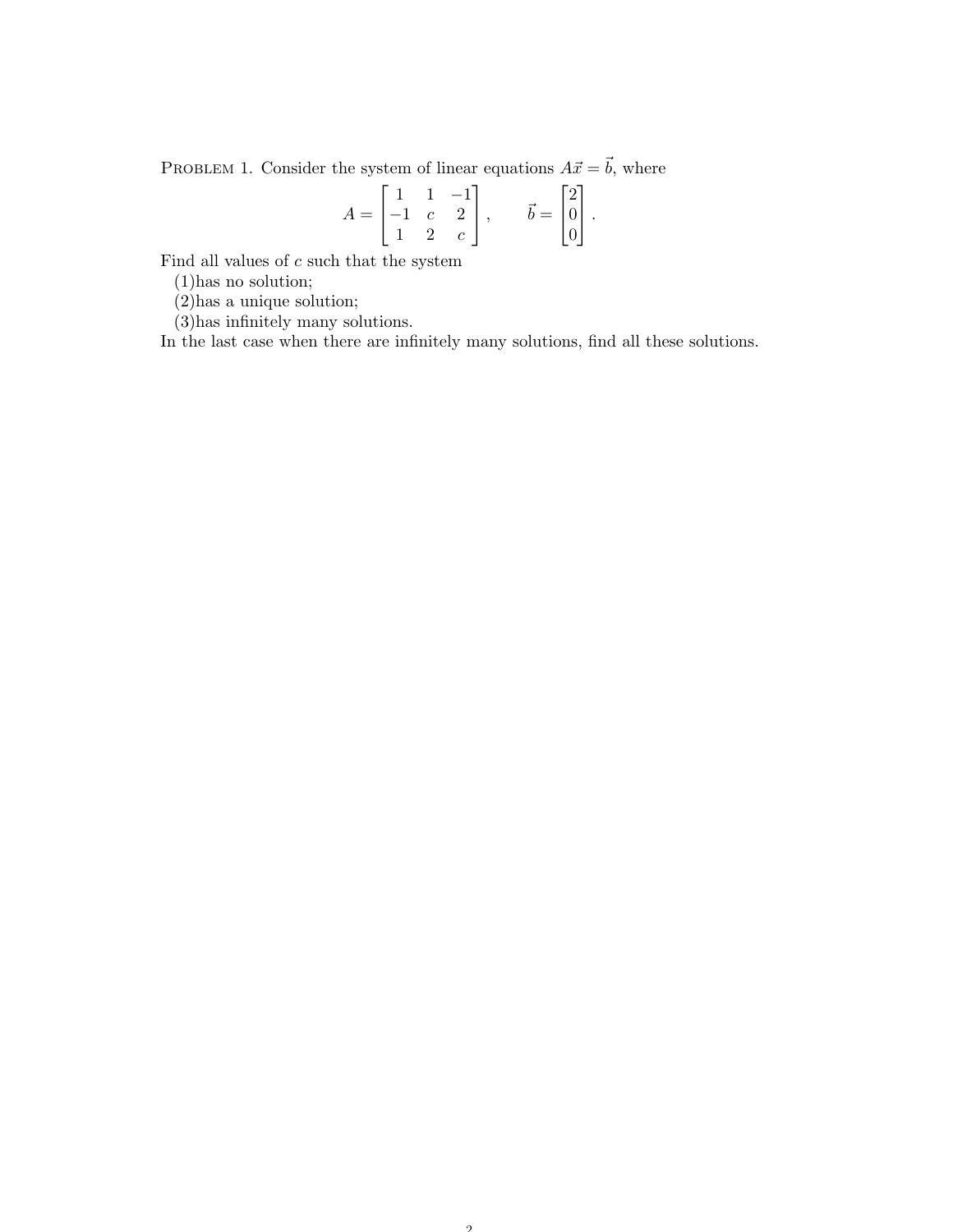PROBLEM 2. In each part below PROVE that  $W$  is a subspace of  $V$  and find the dimension of W.

(1)Let  $V = M_{n \times n}$ ,  $W = \{$ all A in V, such that  $\vec{e}_1$  is an eigenvector of A}.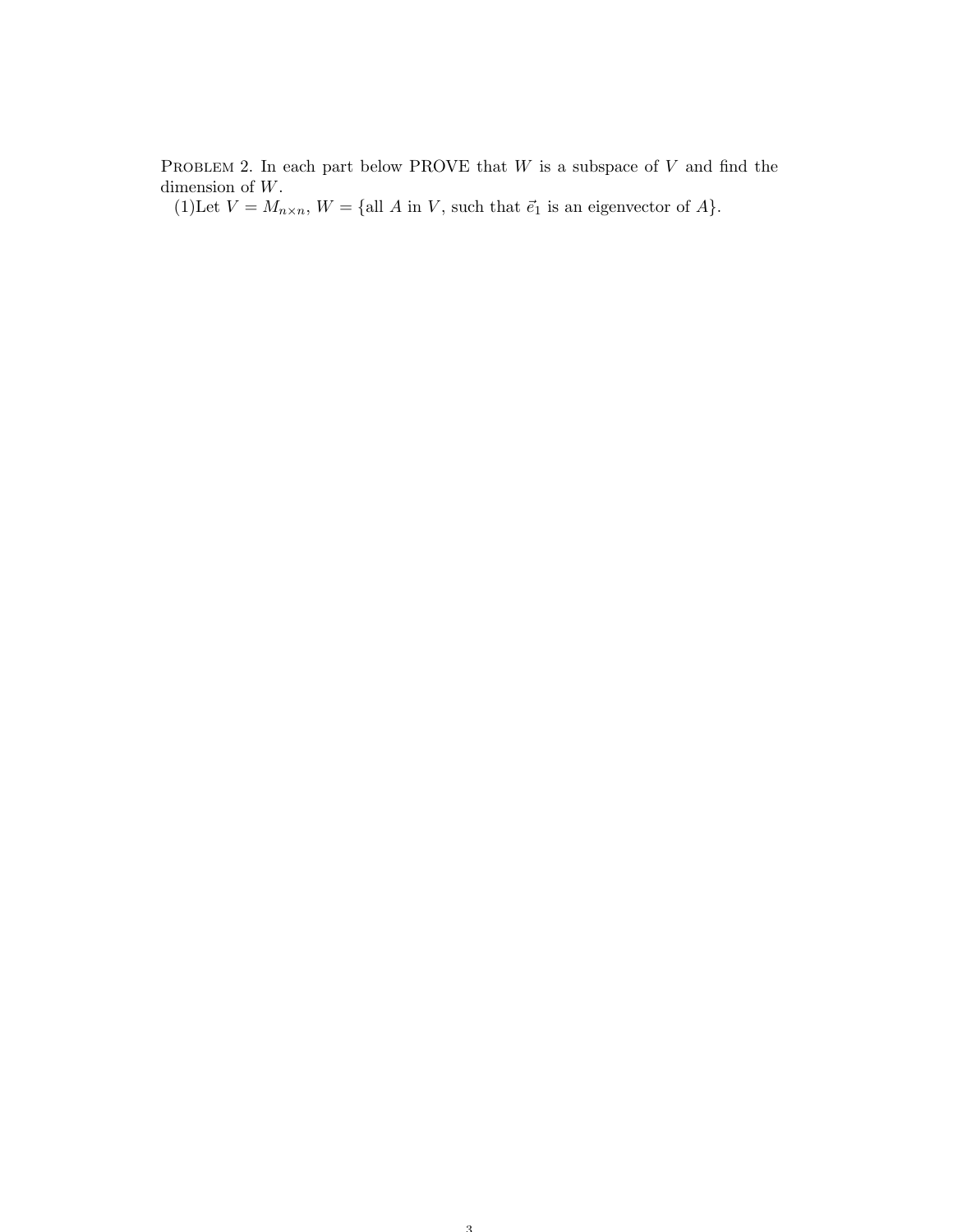(2)<br>Let  $V = M_{2 \times 2}$  ,  $W = \{ {\rm all} \ A \ {\rm in} \ V,$  such that<br>  $AB = BA \}.$  Here  $B = \begin{bmatrix} 2 & 1 \\ 0 & 3 \end{bmatrix}.$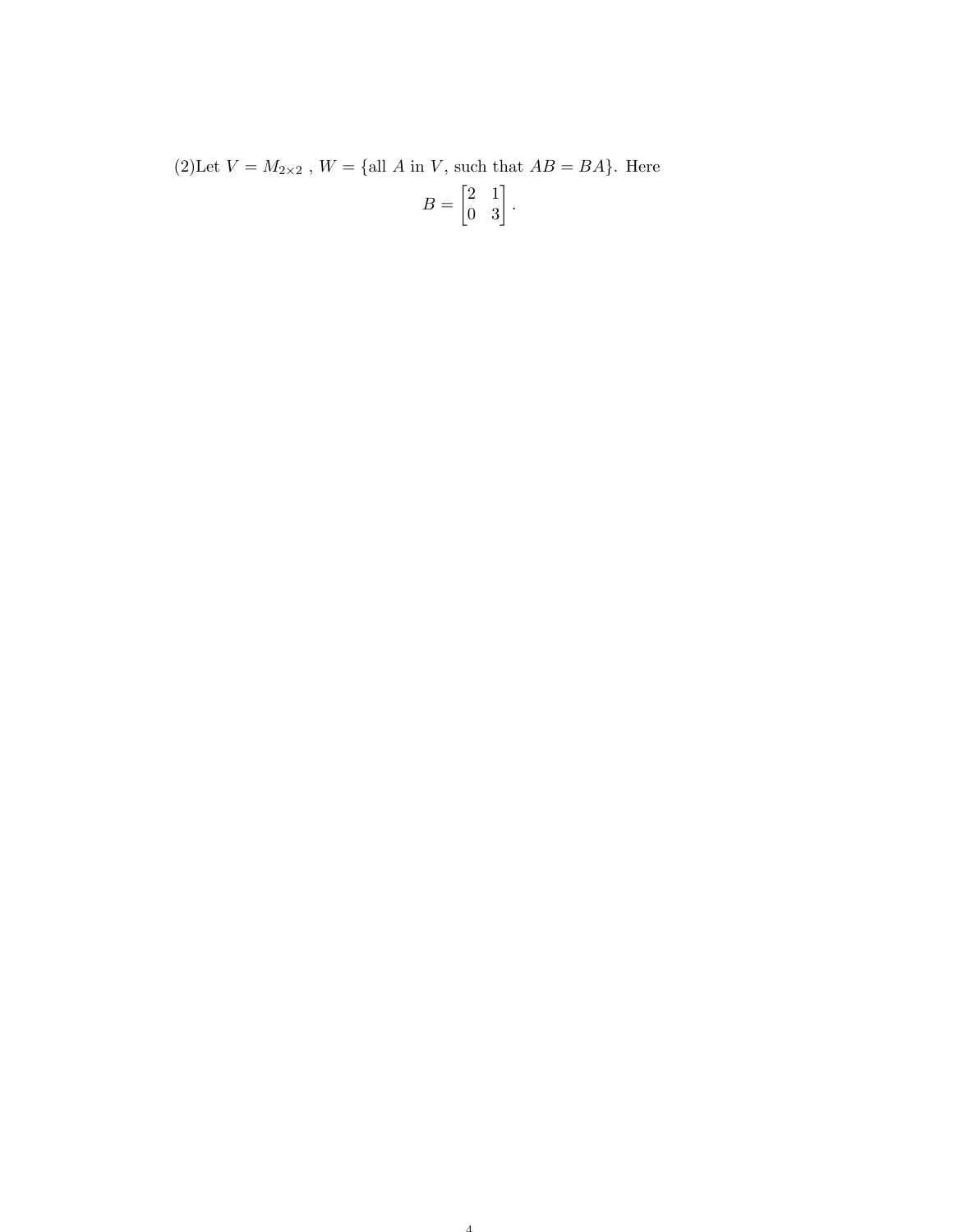PROBLEM 3. In each part below PROVE that  $T$  is a linear transformation. Find the rank and the nullity of  $\cal{T}.$ 

(1)Let  $T: P_3 \to M_{2\times 2}$ ,

$$
T(p(x)) = \begin{bmatrix} p(1) & p'(1) \\ p'(2) & p(2) \end{bmatrix}.
$$

Here  $p'(x)$  is the derivative of  $p(x)$ .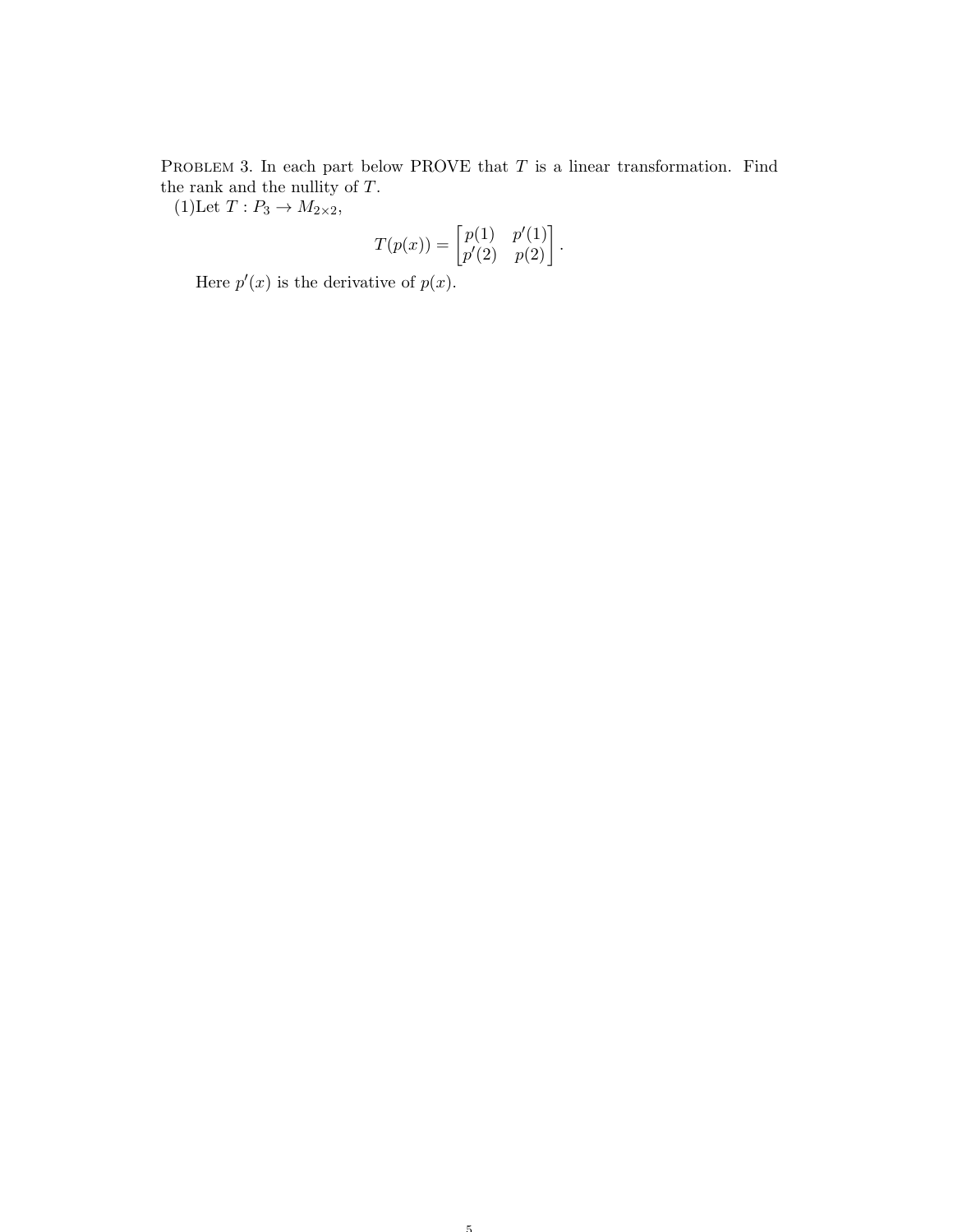(2)Let  $T:Sym_2 \rightarrow M_{2\times 2}$ ,

Here

$$
T(A) = Bt AB.
$$

$$
B = \begin{bmatrix} 2 & 1 \\ 5 & 3 \end{bmatrix}.
$$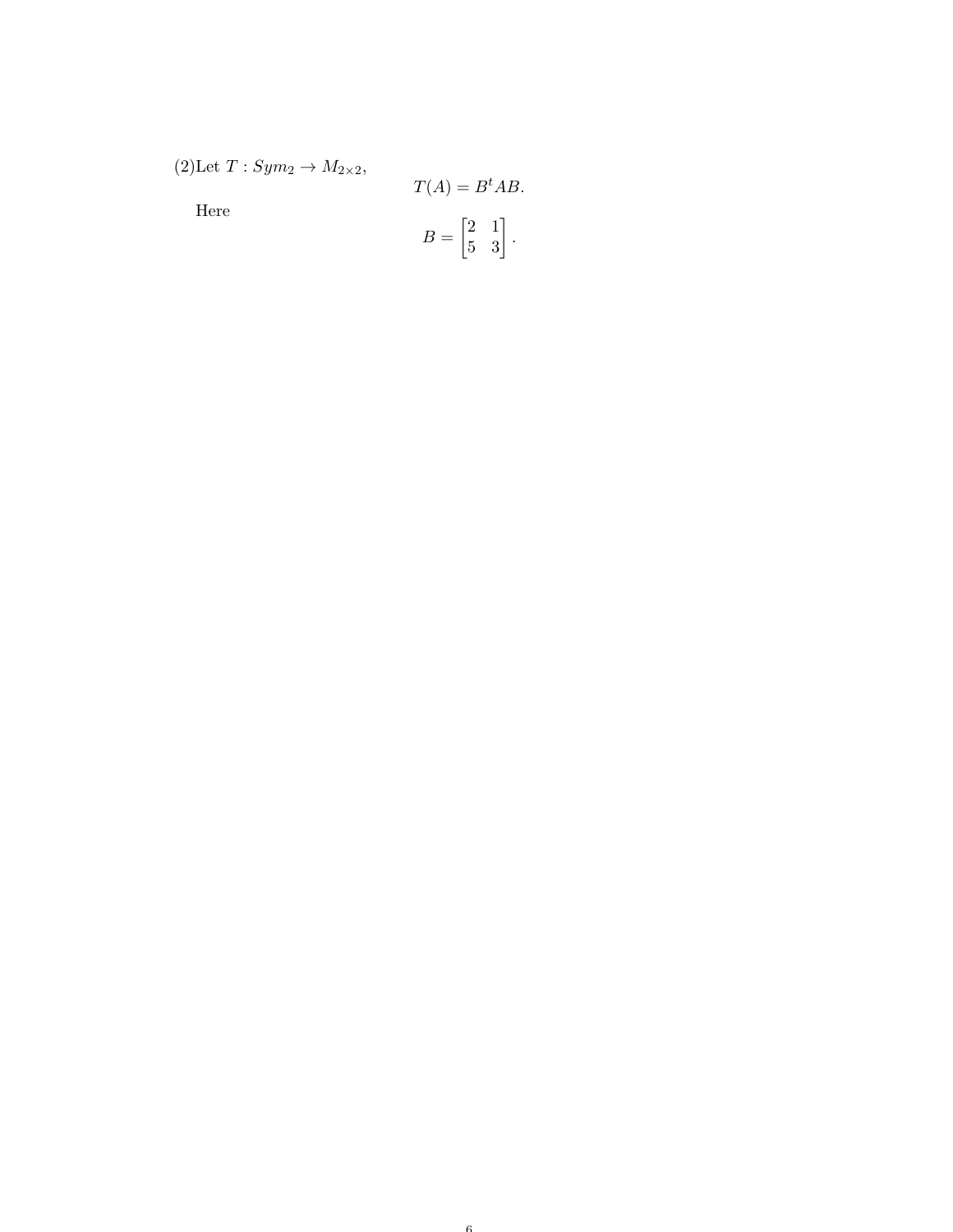PROBLEM 4. Find  $\det(A^{-1}A^{t}BA^{-1})$ , where

$$
A = \begin{bmatrix} -2 & 1 & 4 & -1 \\ -1 & 1 & 3 & 1 \\ 5 & -1 & 2 & 1 \\ 2 & -1 & -7 & 1 \end{bmatrix}, \qquad B = \begin{bmatrix} 0 & 0 & 0 & -4 \\ 0 & 0 & 3 & 5 \\ -1 & 0 & 7 & 2 \\ 4 & 2 & -3 & -7 \end{bmatrix}.
$$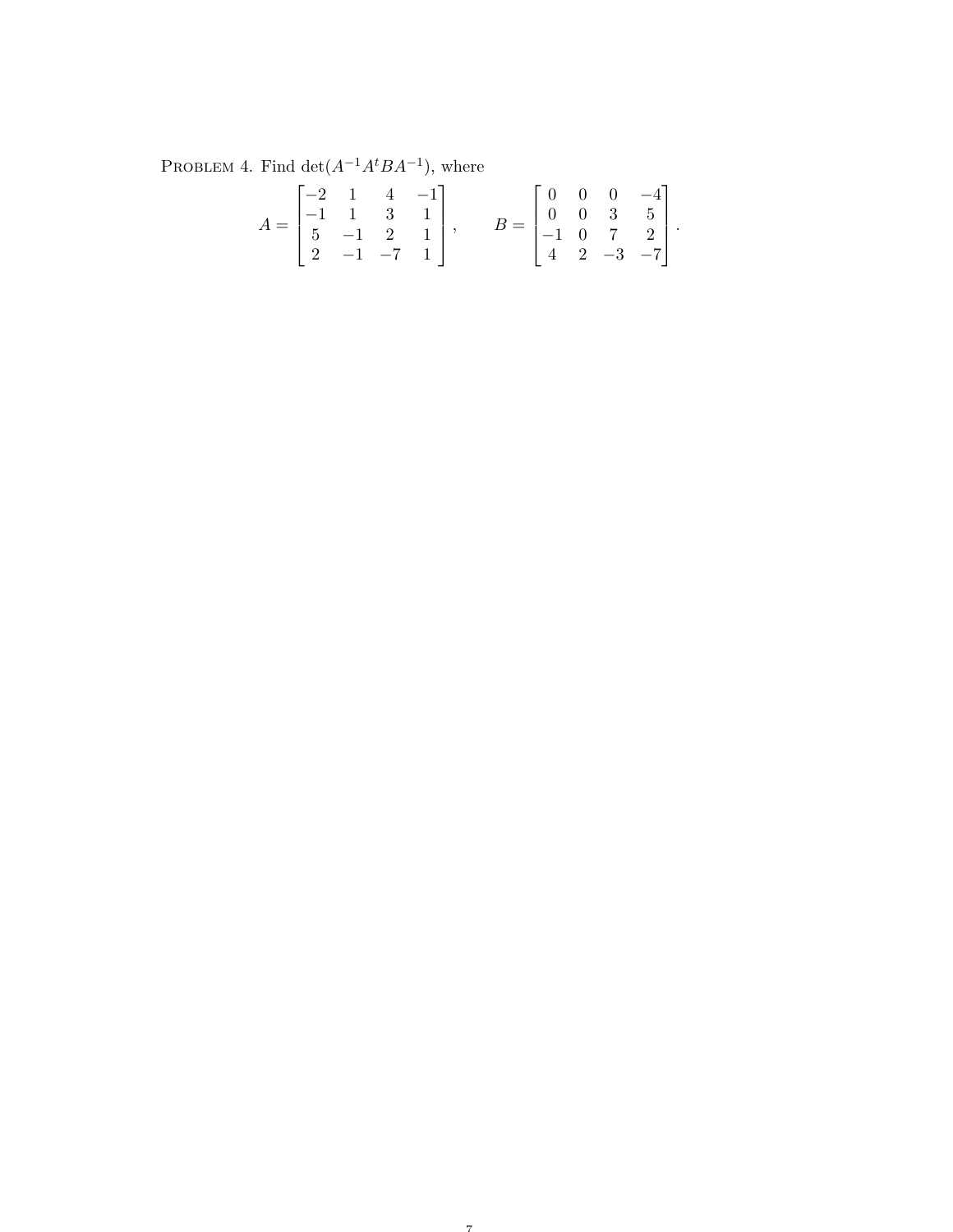PROBLEM 5. Let V be a finite dimensional vector space and  $T: V \to V$  a diagonalizable linear transformation.

(1)Prove that

$$
Rank(T) = Rank(T^2).
$$

(Here  $T^2$  is the composition  $T \circ T$ .)

(2)Let  $\{z_1, \ldots, z_n\}$  be a basis for  $N(T)$  and  $\{w_1, \ldots, w_m\}$  a basis for  $R(T)$ . Prove that  $\{z_1, \ldots, z_n, w_1, \ldots, w_m\}$  is a basis for V.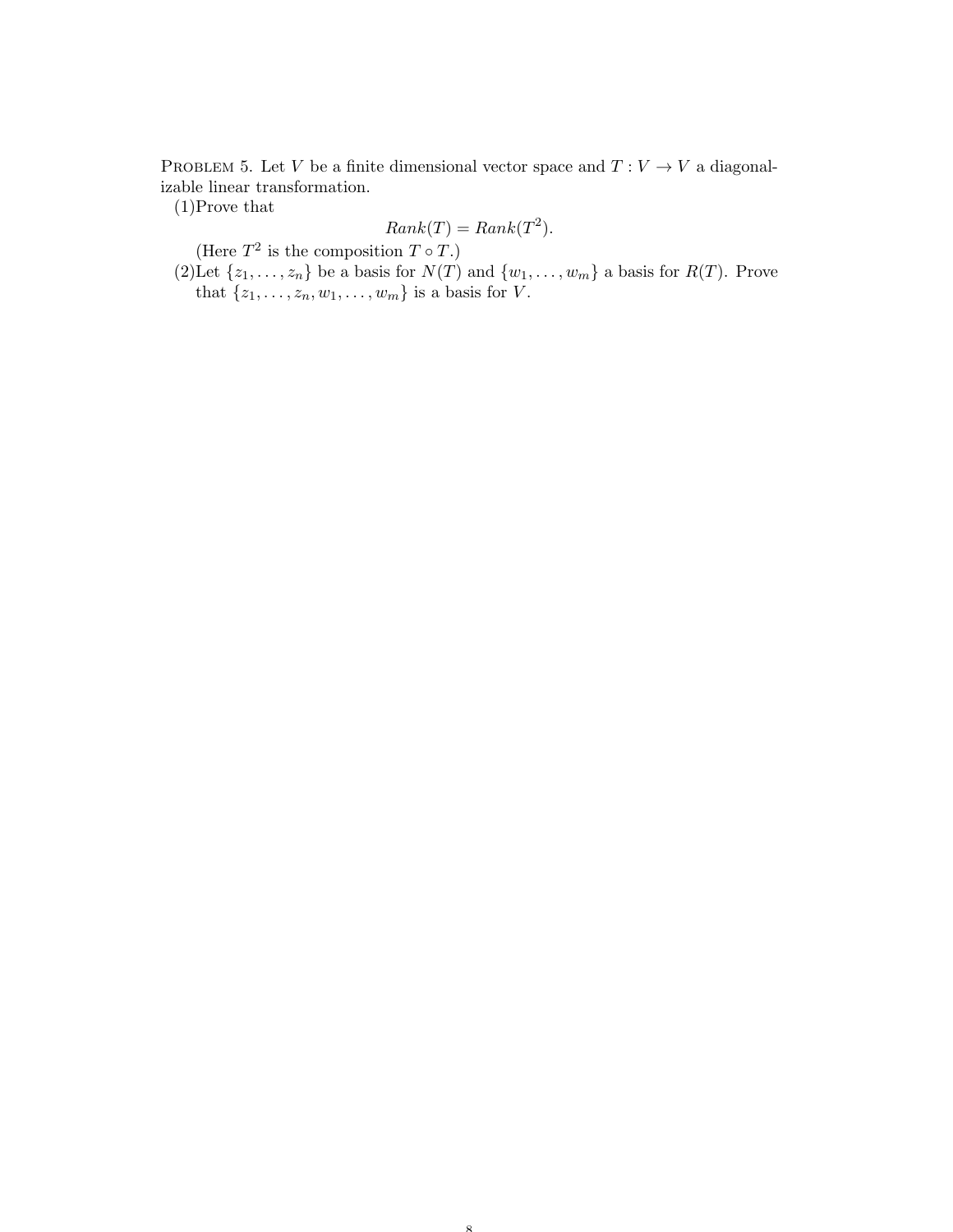PROBLEM 6. Let A be a symmetric matrix with characteristic polynomial  $f_A(\lambda) =$  $-\lambda(\lambda-1)^2$ . Assume that  $\overline{1}$ 

$$
\vec{v} = \begin{bmatrix} 1 \\ 1 \\ -1 \end{bmatrix}
$$

lies in the nullspace of A.

(1)Find an orthonormal eigenbasis for A.

(2)Find A. (You may leave your answer as a product of matrices.)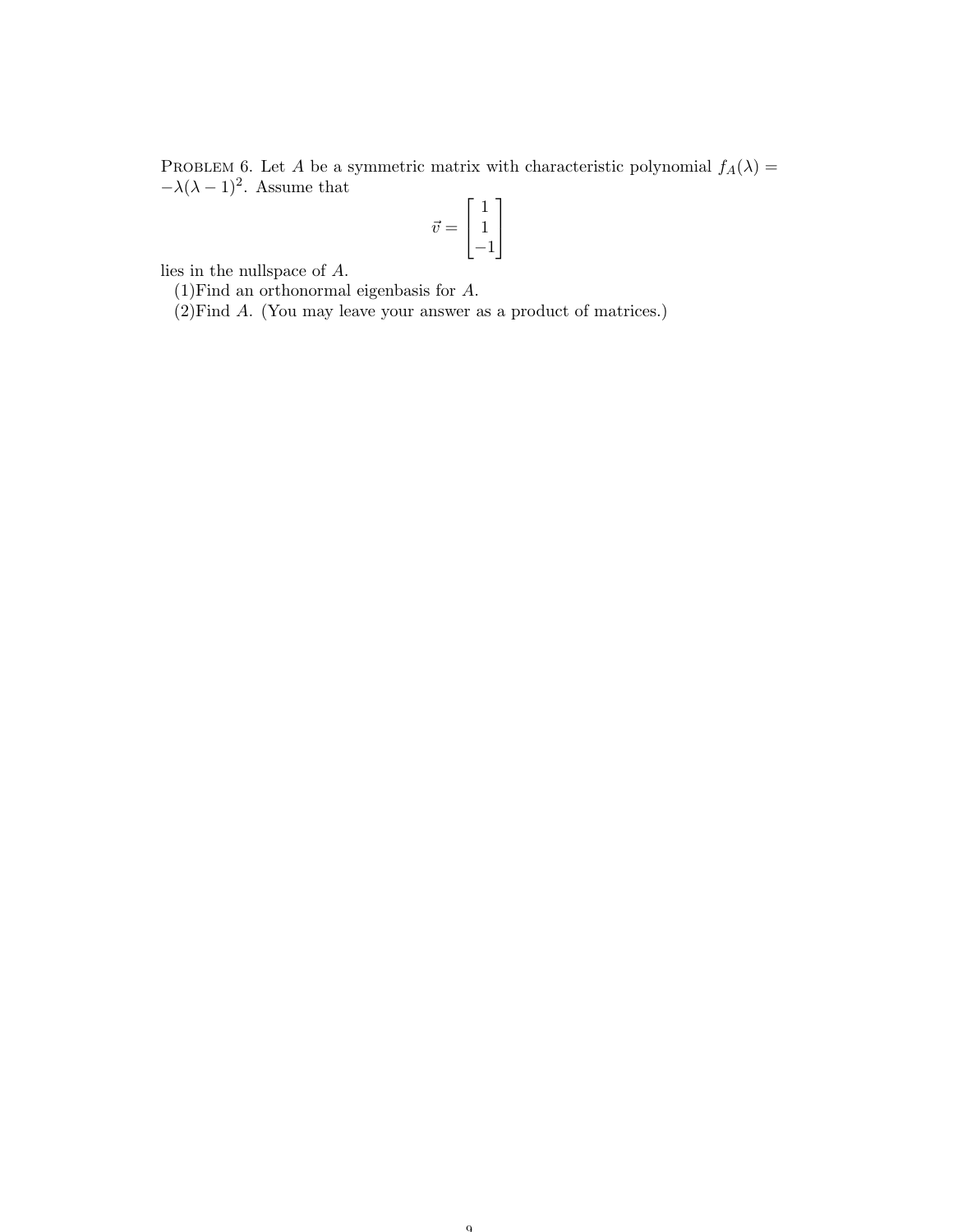PROBLEM 7. In a biology experiment rats are placed in three rooms as shown in the picture. The rats move from room to room using each door with equal probability. A rat in room 1 moves to room 2 with probability 1/2 and to room 3 with probability 1/2 (and stays in room 1 with probability 0.) A rat in room 2 moves to room 1 with probability 1/3 and to room 3 with probability 2/3. A rat in room 3 moves to room 1 with probability 1/3 and to room 2 with probability 2/3.

(1)Find the transition matrix in the Markov chain of this problem.

(2)Find the limiting distribution of rats in each room.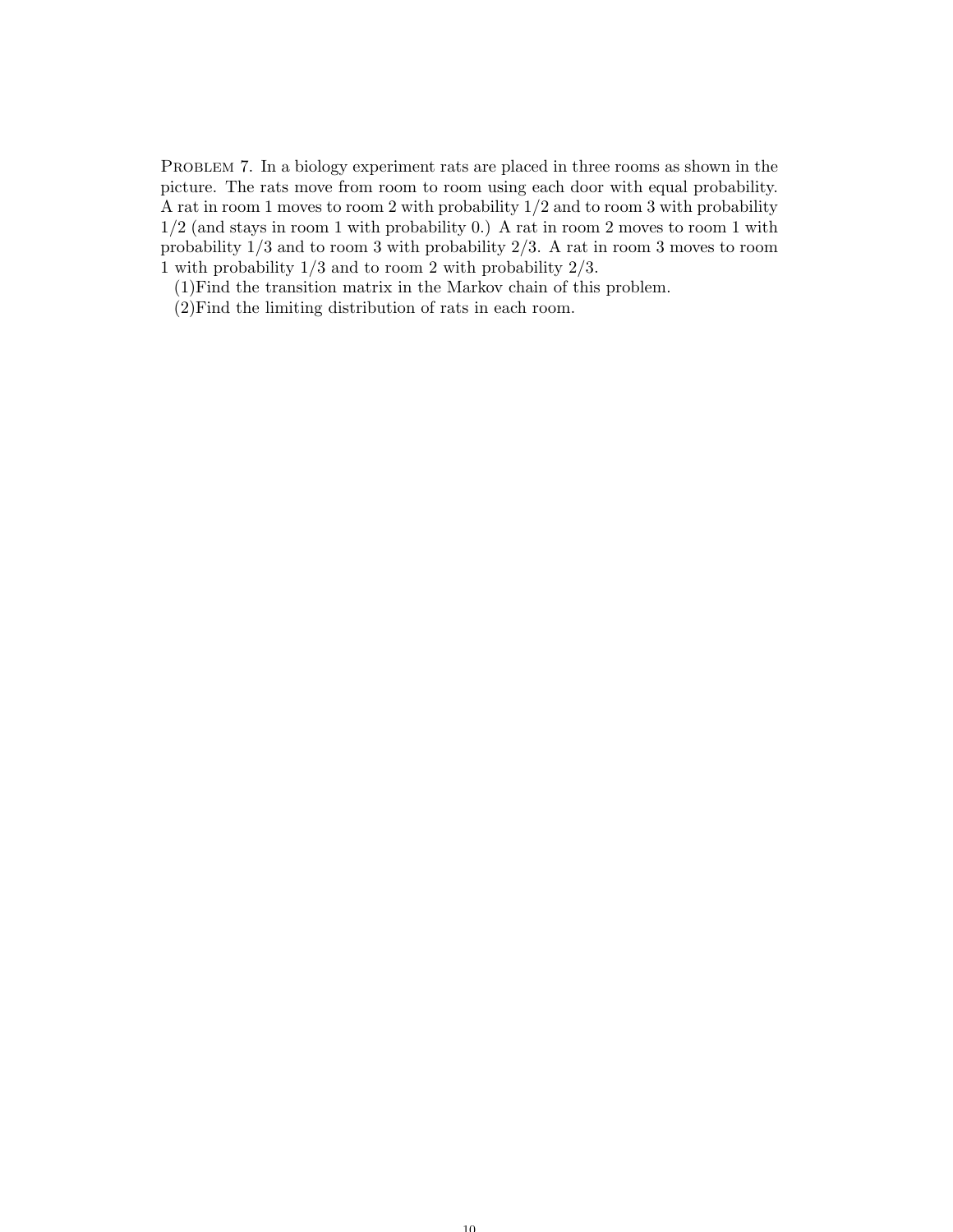PROBLEM 8. Let  $T: P_2 \to \mathbb{R}^3$  be the linear transformation

$$
T(p(x)) = \begin{bmatrix} p(2) \\ p'(1) \\ p''(0) \end{bmatrix}.
$$

Find the inverse of  $T$ . Express the final answer in the form

$$
T^{-1}\begin{bmatrix}a\\b\\c\end{bmatrix}=(\ldots)+(\ldots)x+(\ldots)x^2.
$$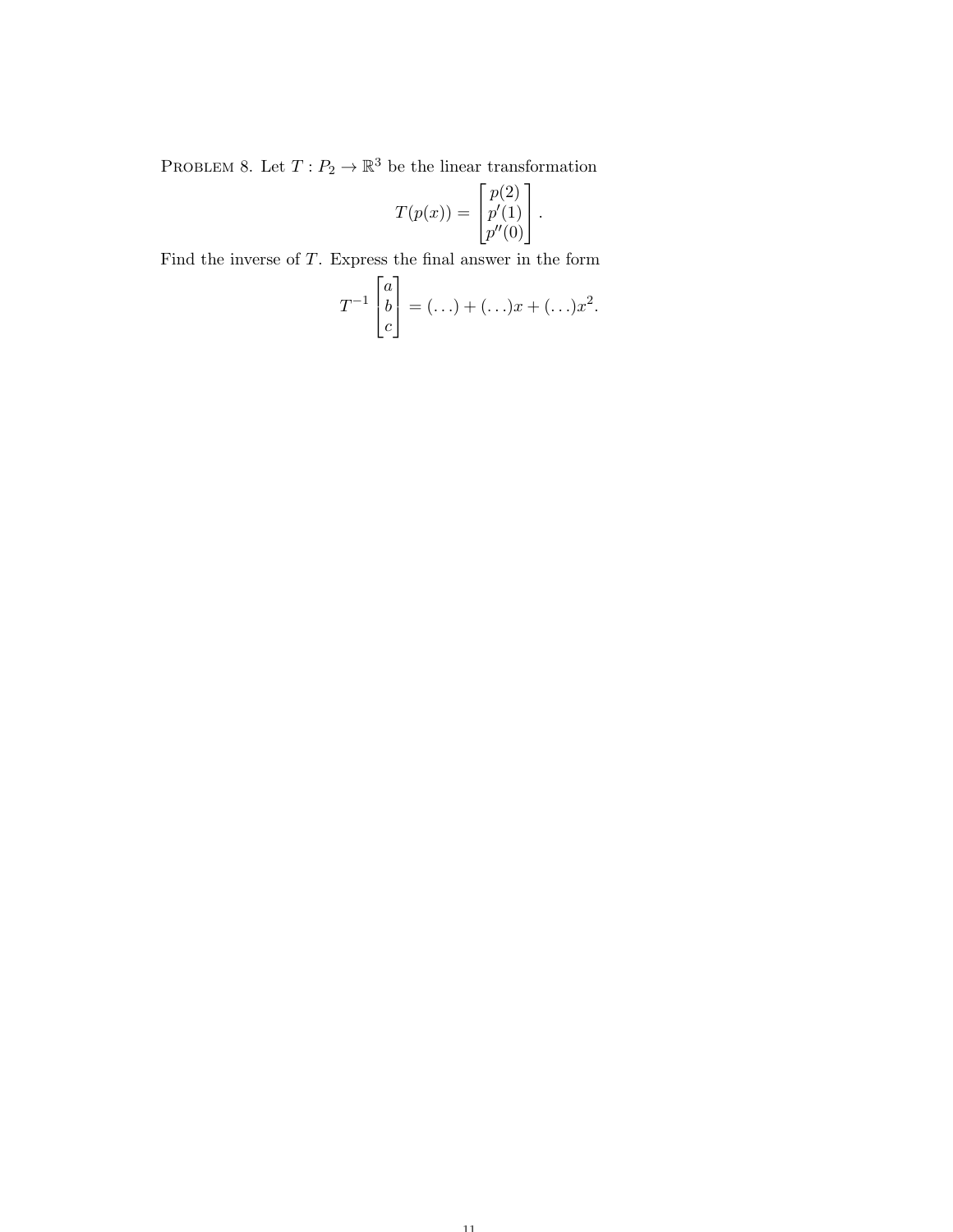PROBLEM 9. Let  $A$  be a  $m\times n$  matrix and  $B$  a  $n\times p$  matrix. (1)If  $AB = 0$  (the zero matrix), prove that

$$
Rank(A) + Rank(B) \le n.
$$

(2)If  $AB$  has rank r, prove that

 $Rank(A) + Rank(B) \leq n + r.$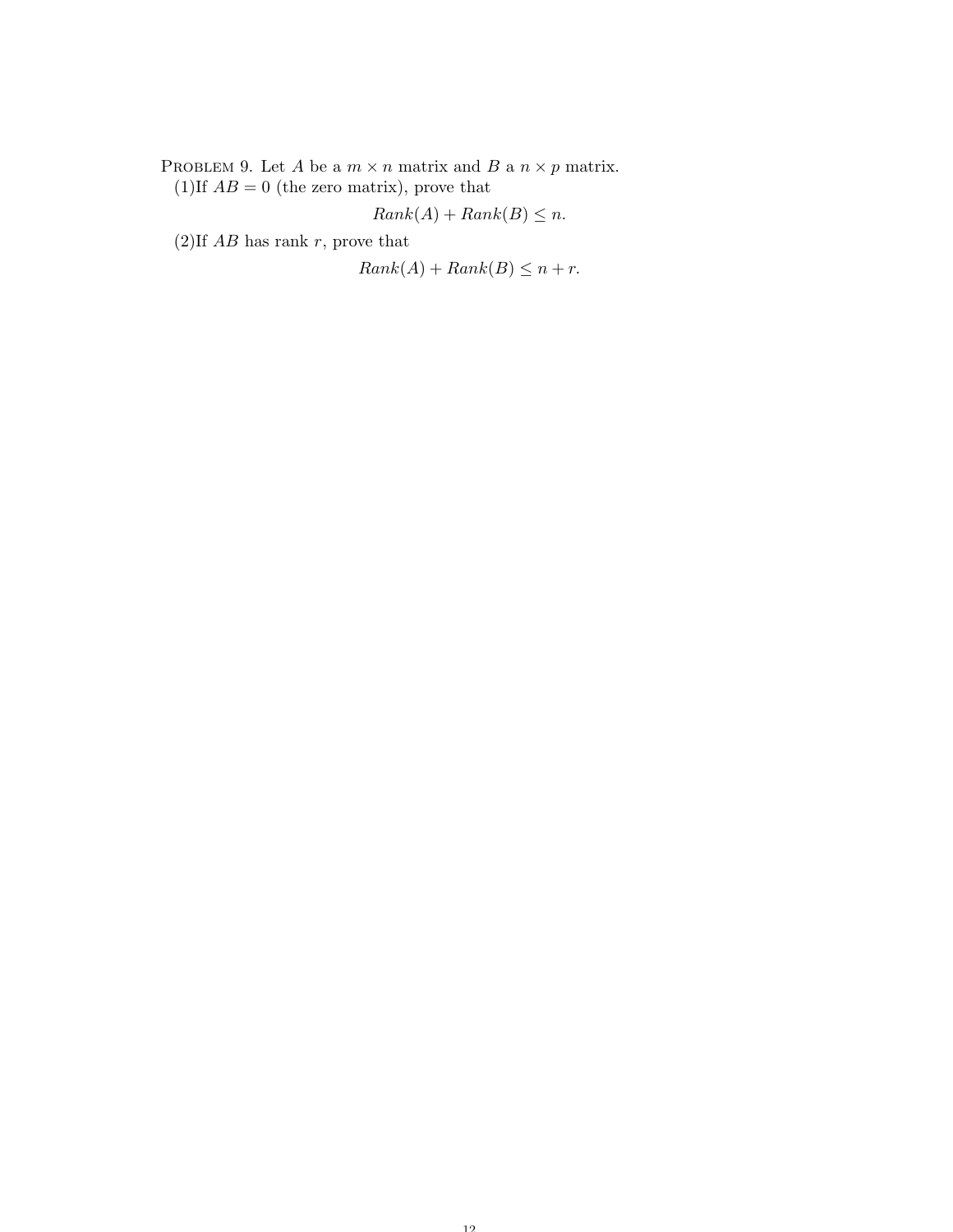PROBLEM 10. Consider the discrete time dynamical system  $\vec{x}_{n+1} = A\vec{x}_n$ , where

$$
A = \begin{bmatrix} 5 & 4 & 2 \\ 4 & 5 & 2 \\ 2 & 2 & 2 \end{bmatrix}, \qquad \vec{x}_0 = \begin{bmatrix} 1 \\ 3 \\ 1 \end{bmatrix}.
$$

(1)Express  $\vec{x}_0$  in terms of eigenvectors of A. (You may assume that  $\lambda = 1$  is one eigenvalue.)

(2) Find  $\vec{x}_n$  for arbitrary *n*.